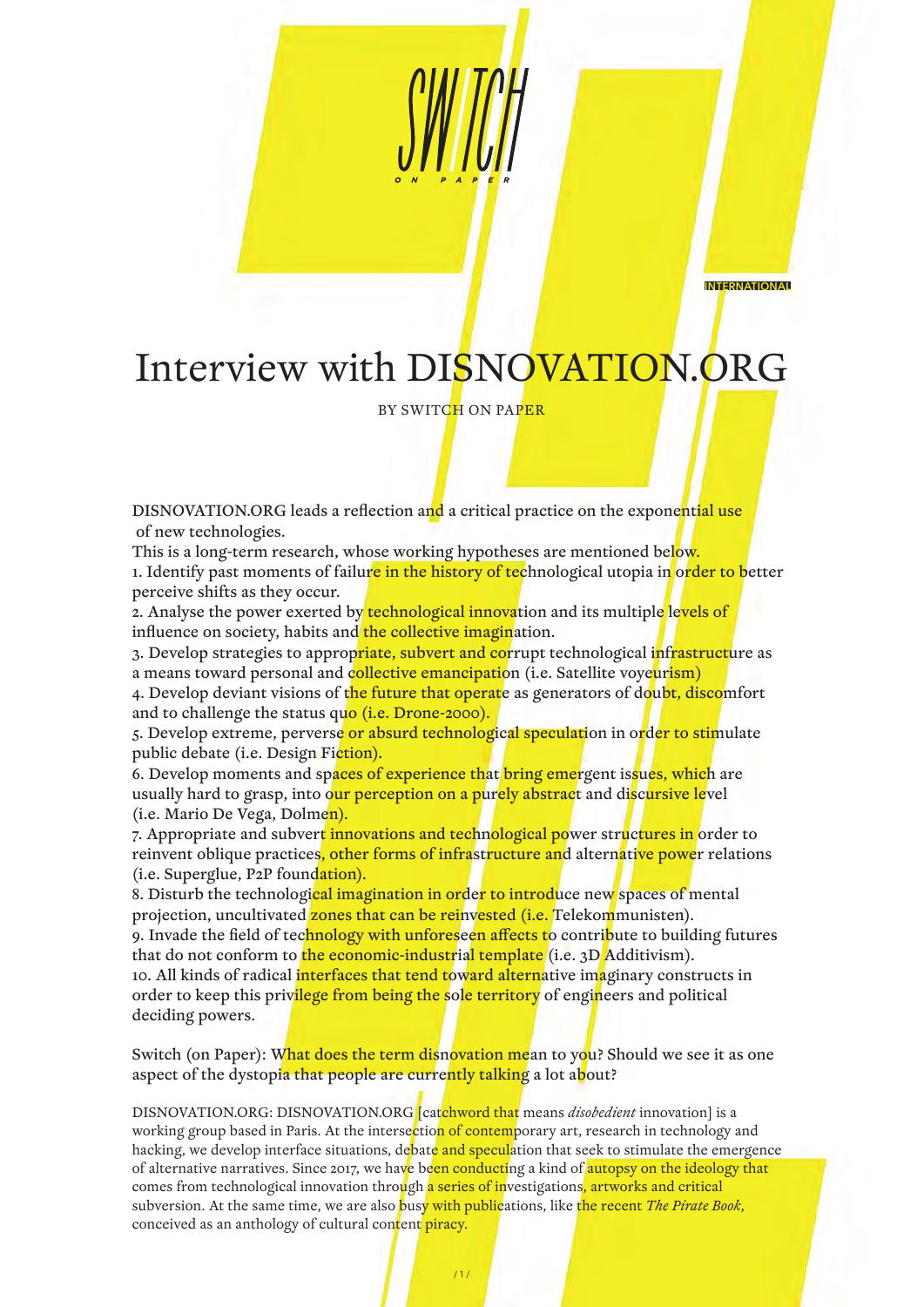## Switch (on Paper): How does DISNOVATION.ORG function and what are your roles?

DISNOVATION.ORG : The initiative, headed by Nicolas Maigret' and Maria Roszkowska?, functions along various configurations depending on the project and research in question. For example, *Predictive Art Bot*, a prediction algorithm designed to subvert emergent artistic trends, was created with Jérôme Saint-Clair (artist and developer) and Dasha Ilina (artist). *Shanzai Archeology*, a collection of hybrid and non-standardised technological objects, invites us to reconsider the normalisation of the Western technological imagination, and was produced with Clément Renaud (researcher) and Hongyuan Ou (designer). In other cases, we propose events that can take the shape of festivals, conferences or group exhibitions. Such was the case with the recent exhibitions in collaboration with Jeu de Paume in Paris (Futurs Non-Conformes) and Eastern Bloc in Montreal (Sight + Sound 2017).

Switch (on Paper): You advocate techno-critique, or even technological disobedience. Why so, and what does that involve? You speak particularly about the necessity to (re) politicise the topic of technology in order to propose tools for understanding phenomena like "innovation propaganda" and "digital neo-feudalism", "algorithm governance" or "technosolutionism".

DISNOVATION.ORG: In the ambient context of techno-enthusiasm, it seems essential to us that we develop a critical reading of the grea<mark>t narratives of innovatio</mark>n that promise a radian<mark>t</mark> future based on hyper-consumption, techno-positivism, digital colonialism and the myth of infinite growth. We aim to generate spaces for active critique and for subverting the dominant technological infrastructure by using strategies of revelation, disturbance and perversion.

Following the apologies for the progress, evolution and growth of the past centuries, the lexicon of innovation and disruption<sup>3</sup> have b<mark>ecome today's ultimate r</mark>hetorical instruments. <mark>They inund</mark>ate our daily discourse, starting with an invasion of the political arena all the way to the sectors of work, education and art. But in the margins of this everyday propaganda in favour of technological solutionism<sup>4</sup>, there are multiple <mark>critical, alternative or d</mark>eviant, even speculative practices emerging. They invite us to identify and better understand what is at stake when it comes to technology and our society, and even propose ways to intervene.

Throughout our various projects, in our roles as curators and artists, we hope to emancipate ourselves from the linear conception of progress in order to re-integrate notions of degrowth or stasis at the heart of our visions for the future. We live on a planet that has definitively been changed by humankind's technical activity and capitalism, and we are trying to implant a variety of artistic alternatives that, though not always plausible, are often desirable, particularly as a foundation for building critical debates and projections.

## Switch (on Paper): You make a distinction between different disnovation practices, distinguishing between those borne of "necessity", of "emancipation", and those that are "cultic<sup>s</sup>" and finally "political". Could you <mark>tell us mor</mark>e?

DISNOVATION.ORG: When we first started our research, we tried to identify the typologies of the practices closest to our core interest. These categories operated as working hypotheses, or let's say a prism to decrypt certain contemporary artistic forms. But obviously there are an infinite number of practices that are category hybrids, that go beyond categories or defy them altogether.

On the one hand, we identified the disnovations of necessity; alternative technological practices that respond to the imperatives of survival, resourcefulness or substituting inaccessible artefacts. This was the case with the popular practices that emerged in Cuba following the American embargo and the end of the Soviet Union. For 50 years, no merchandise arrived to the island, and so another relationship to consumption, repairs and manufacturing had to be established. Artist and designer Ernesto Oroza documents these practices on his blog technologicaldisobedience.com.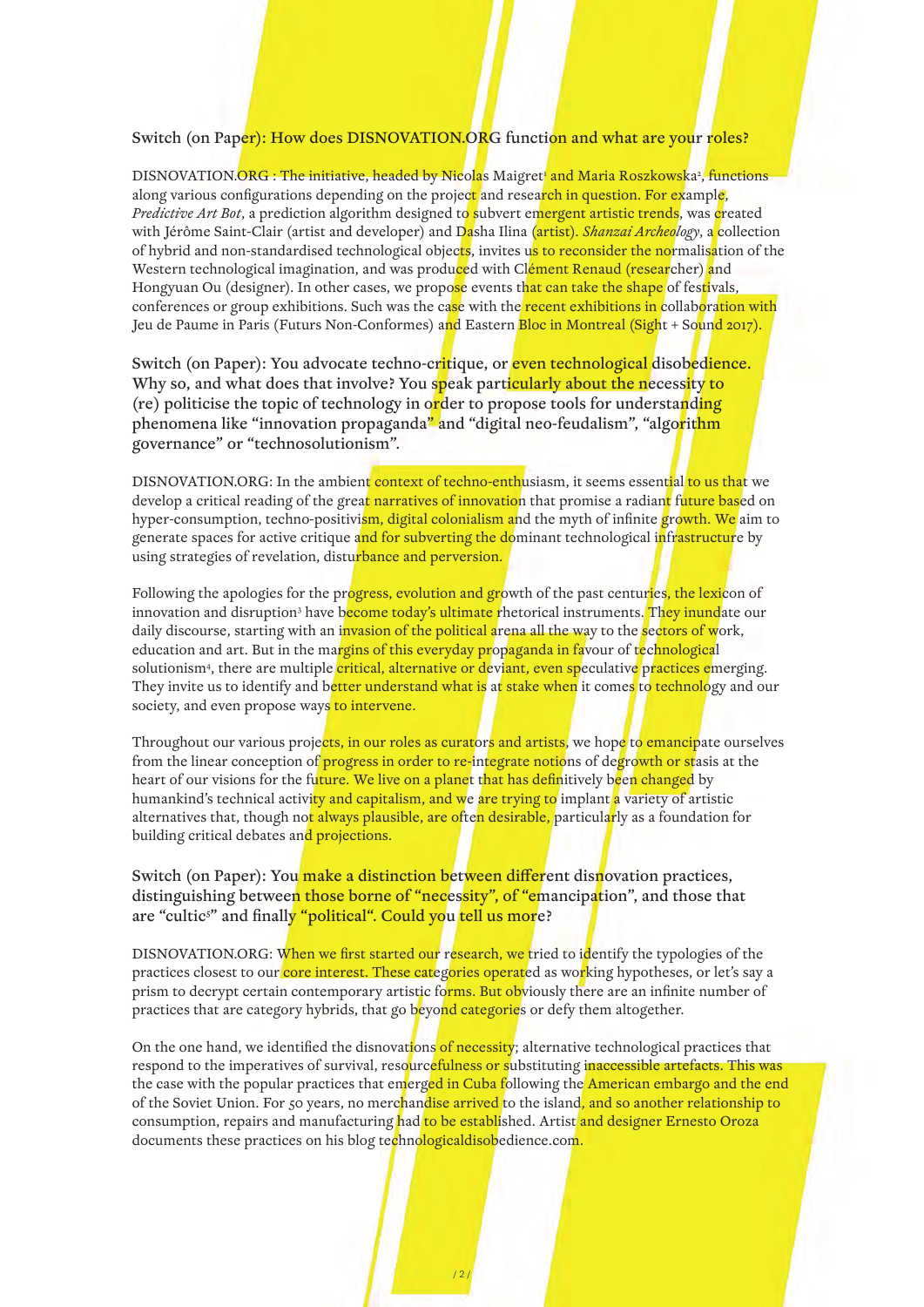On the other hand, there are political disnovations that constitute the strategic use of technological potential to achieve the goals of disobedience, dissidence or activism (topic of the second cycle of the exhibition Futurs Non-Conformes on virtual space at the National Gallery Jeu de Paume in Paris).

Then, there are the disnovations of emancipation, which correspond to practices that subvert the function and inherent constraints of a technology, or to the appropriation and hybridisation of said technology (topic of the third cycle of the exhibition Futurs Non-Conformes).

Finally, there are the 'cultic' disnovations founded on practices that shed light on the symbolic and ritual dimension of our individual and collective relationship to technological artefacts and their use. This is the case in the Supercargo project by Peter Moosgaard.

Switch (on Paper): Could you talk more about this work by Peter Moosgaard? Doesn't he make the link between an artistic thought process and the required critical reflection on technology?

DISNOVATION.ORG: With the research blog Supercargo, Peter Moosgaard reappropriates the notion of Cargo Cult, which came about through the culture shock that occurred when aboriginal cultures met Western technology. Certain tribes integrated simulations of Western technical objects into their ritual practices, reproducing them in wood and rope, creating plane cockpits, cargo holds, weapons... Today, Moosgaard collects objects and images from contemporary artistic and popular production that are similar to the practices in Cargo Cult. His work is, in our opinion, a way of exploring the impact and place of technological artefacts outside their purely practical function. It also very clearly evokes what might remain after the disaster of hyper-consumption. A period where we might want to reproduce artefacts not so much for their practical use but for their symbolic and ritual function as lost objects.

## Switch (on Paper): Coming back to *The Pirate Book*, and beyond the traditional clichés, what Internet Piracy represent for you today?

DISNOVATION.ORG: While editing the book, we wanted to open the field of thought onto various instances of cultural content piracy by returning to what makes these practices legitimate in our own experience: that is, the notion of necessity. The expression "pirate by necessity" is used to define situations where piracy is the main, if not unique way to access content, for political, legal, geographical or economic reasons. This opening allowed the book to not be trapped solely by moral considerations, and to avoid an over-esthetisation of the figure of the pirate. For example, a cultural content pirate (media piracy) plays an important role in emerging countries; he is someone who encourages development, diversifies the cultural offer, upholds political opposition and reduces the economic and cultural inequalities between countries. With remix, remakes and other derivation practices, piracy also acts as a way for someone to appropriate the colonial or foreign culture and create a kind of creative resistance against the Western template of a centralised market. In The Pirate Book, these themes drive the contributions by Joty Izquierdo about culture in Sonideros au Mexique, or by Ishita Tiwary on the cultures of appropriation in Indian cinema.

Switch (on Paper): You say you try to remain vigilant about "ornamental" uses or "digital distractions" that often aim to produce a kind of wonderment. But isn't this phenomenon quite simply the result of someone's initial or primitive discovery of these new technologies, when users ask fewer critical questions about the objects they are discovering?

DISNOVATION.ORG: There are indeed different moments when it comes to discovering and accessing technological changes. But the positive a priori regarding these changes is quite simply the product of an ideology and the propaganda of such an ideology, at a particular moment in the history of our society. The techno-capitalist system in which we participate as citizens needs this ideology to continue so that we may ride the wave of continuous growth, hyper-consumption and built-in obsolescence.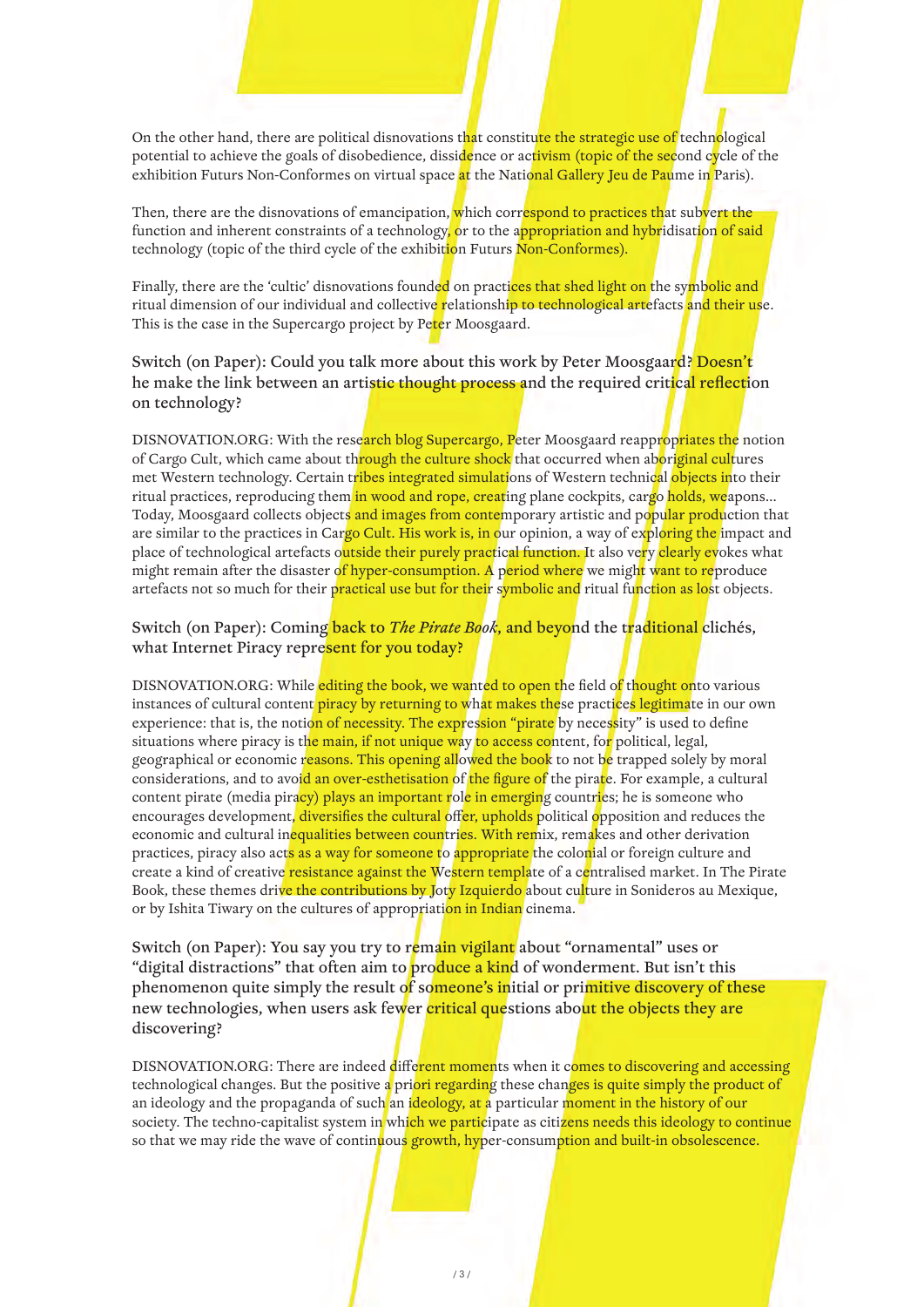This is why we find it necessary to bring make artists aware of the role they play in the process of symbolic propagation and the validation of technological artefacts that they use. Besides, these very artists are often exploited by laboratories, companies and public powers that depend on their ability to disseminate, validate, popularize and even innovate for little pay, using different products or subjects. In the immense list of everyday examples, note the way in which Google exploits artists through the Cultural Institute, but also with its project AI-Experiment. We were particularly interested in artistic practices that are clearly aware of their potential to modify the dominant narrative, rather than simply being their mediators. That is the stance we took for the exhibition Non-Compliant Futures in Montreal.

Switch (on Paper): You base yourselves on a singular ambivalence, which is that of "distinguishing between the idea of progress as improvement and of Progress as an ideology". What are the historical and philosophical foundations for this (apparent) paradox and what does it consist of, exactly?

DISNOVATION.ORG: Whether we're talking about progress, innovation, disruption, evolution, solutionism... the situation remains the same. Today these terms are generally perceived as positive, and it is exactly this positivist a priori that creates a cognitive mess when these terms are used for the ideology of power, be it political, economic or industrial. How could we possibly be critical of values as natural or positive as those of progress and innovation? And yet, the two world wars, the atomic bomb, genocides, the persistence of poverty, pollution... are fodder for a real critique of progress and mankind's domination over nature. From the second half of the 20<sup>th</sup> century onward, the rather ambiguous notion of innovati<mark>on began to win the favo</mark>ur of the great positivist narratives. There is abundant critical literature and a long history behind this thesis, with works by Günther Anders or Jacques Ellul to Evgeny Morozov, not to mention *The Limits To Growth* (Club of Rome – 1970) or *Progress Trap* by Ronald Wright (2004) in *A Short History of Progress*. L'Événement *Anthropocène* by Jean-Baptiste Fressoz and C<mark>hristophe Bonneuil is al</mark>so a remarkable book that makes a connection between these subjects and environmental issues.

Switch (on Paper): You are artists and exhibition curators (like for the recent exhibition at Jeu de Paume in Paris and at Villa Arson in Nice). How do you manage to find your place in the art world seen that your work is not necessarily exhibited in the conventional context of the *White cube*?

DISNOVATION.ORG: The artistic work that we develop, and the work by artists we've invited to show in group shows, is not entirely dependent on the gallery circuit, and often these artists take their distance by choice, as we do. The reasons may vary, from a political coherence to not participate in the networks of speculation, or the voluntarily ill-adapted nature of certain practices, to the forms that live on other levels than what might be considered an aesthetic experience like the media circuits (networks, journals, web, TV...), public space, hardware<sup>6</sup>, software<sup>7</sup>, wetware<sup>8</sup>... The projects in Futurs Non-Conformes are rather typical of the kinds of productions that exist for the most part outside of the White cube.

Translation by Maya Dalinski Thanks to Nathalie Desmet and Marion Zillo